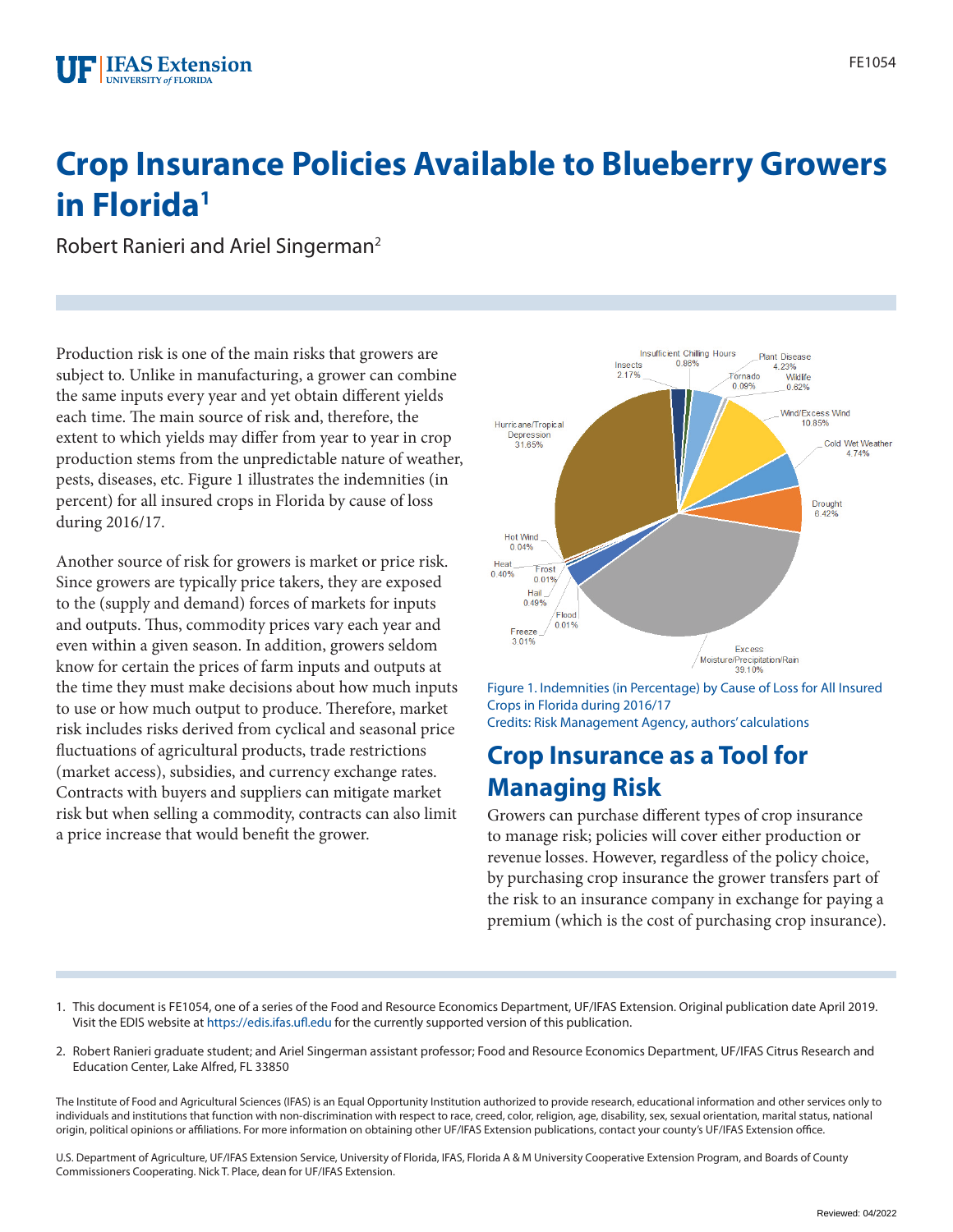At the time of enrollment, the grower chooses a certain level of coverage, which in turn determines two components within the policy. First, it determines the guarantee or liability (the amount at which the grower is insuring for). And, second, the coverage level chosen determines the deductible (the amount of loss for which the grower will receive no indemnity). In the event of a loss, any below the guarantee will trigger a payment to the grower (indemnity). Figure 2 illustrates the basics of how crop insurance works with a one-acre example. Assume the grower expects revenue to be \$10,295 and chooses a 65% coverage level. This choice of coverage level sets the guarantee at \$6,692 and also establishes the premium the grower will pay for insuring at such level. If the grower experiences a 50% loss, the actual farm revenue will be \$5,147. In this example, the indemnity will be equal to \$1,545, which is the difference between the guarantee and the actual farm revenue. There will be no indemnity for the difference between \$10,295 and \$6,692 because that amount is the deductible.



Figure 2. Illustration of the basic concepts involved in crop insurance.

Figure 3 extends the example described above by illustrating the difference in revenue when insuring versus not insuring. The small difference in revenue between the green and blue lines in Figure 3—which denote the cases of insuring and not insuring, respectively—is the policy premium. Figure 3 illustrates the key role of crop insurance in mitigating risk; when purchasing insurance, despite any potential loss in farm revenue, total revenue does not fall below the floor established by guarantee. This is so because if a loss greater than the guarantee (\$6,692) occurs, an indemnity is triggered; limiting downside risk (because the risk was transferred from the grower to the insurance company). On the contrary, when not purchasing crop insurance, the grower's total revenue will be equal to the farming revenue; in other words, the grower will have to face all losses.

### **Federal Crop Insurance Programs**

The US Department of Agriculture (USDA) Risk Management Agency (RMA) acts on behalf of the Federal Crop Insurance Corporation (FCIC) to administer all federal crop insurance programs. The RMA designates private insurance companies as Approved Insurance Providers (AIPs). AIPs enter into a reinsurance agreement that establishes cooperative financial assistance between FCIC and the insurance companies. In addition, AIPs market,

underwrite, and adjust claims for crop insurance policies and transmit policy information to FCIC.

To market crop insurance products, AIPs contract independent licensed agents who provide product and premium information to growers, collect data from them, and get a commission. It is important to realize that premium rates and insurance terms and conditions are established by FCIC. Therefore, the premium for a specific policy and coverage level will be the same across companies and agents; companies and agents compete with their knowledge, customer service, and related insurance products.



Figure 3. Illustration of the difference in revenue when insuring versus not insuring.

# **Crop Insurance Policies for Blueberries**

The two main crop insurance policies available for blueberry growers are Actual Production History (APH) and Whole Farm Revenue Protection (WFRP). The fundamental difference between the two policies is that while the former provides coverage against losses in production, the latter provides coverage against losses in revenue.

APH is a multiple peril crop insurance policy that provides protection against a decrease in yields due to causes of loss such as adverse weather conditions; failure of irrigation water supply (if caused by an insured peril); fire; insects or plant disease; insufficient chilling hours; and wildlife. Actual Production History (APH) is a policy based on the insured farm's records, and eligibility requirements include growing Highbush or Rabbiteye varieties with production of at least 1,000 lbs. per acre in at least 1 of 3 previous crop years.

At the time of sign up, the grower chooses the coverage level. Coverage levels range from 50 to 75% (in 5%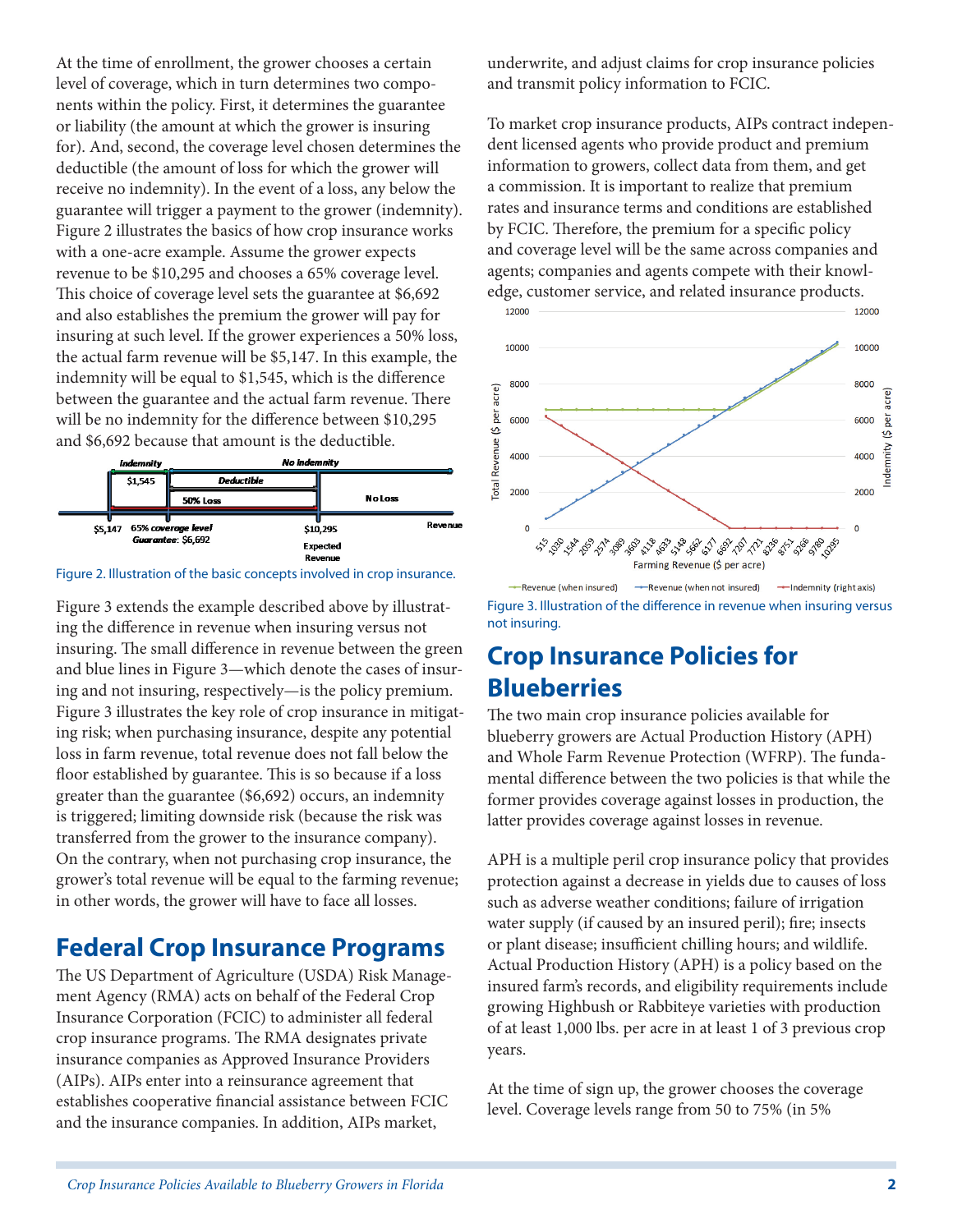increments) of the approved farm yield. The grower also needs to choose the percent price coverage level. Those levels range from 55 to 100% (in 5% increments) of the annual RMA-established crop price. APH coverage can be augmented to 86% with the Supplemental Coverage Option (SCO), which is only available as additional coverage to APH and not as a stand-alone policy. Catastrophic Risk Protection (CAT) is another policy available to blueberry growers; it is based on APH and provides coverage at 50% of the approved yield and 55% of the price election. CAT coverage is 100% subsidized but has an administrative fee of \$300 per crop per county (regardless of acreage).

APH coverage period begins on November 21 for new policies or September 16 for existing policies. Eligible counties for insuring blueberry under this policy are Alachua, Citrus, De Soto, Hardee, Hernando, Highlands, Hillsborough, Lake, Marion, Orange, Pasco, Polk, Putnam, and Sumter. Growers in counties other than those listed above may submit a written agreement request through a crop insurance agent.

Crop insurance premiums are subsidized by the federal government. The rationale for subsidies is to incentivize growers' participation so as to decrease ad-hoc financial relief when a natural disaster strikes. The subsidy rates vary by insurance plan and coverage level; they decrease for higher levels of coverage. For APH policies, the subsidy schedule for different levels of coverage is shown in table 1. Thus, for example, if the grower chooses the 75-percent coverage level, the grower's premium share would be 45 percent of the total premium.

Table 2 illustrates an example of APH coverage for one acre planted with blueberries in Hardee county. Assume the approved yield **(**average of the APH yields) is 4,118 lbs/acre and that the grower chooses 65% coverage. The production guarantee is then 2,677 lbs/acre. Further assume that the growers' price election (price per pound used to determine premium and indemnity) is \$2.50 per lb. Liability is then established at \$6,692, and the deductible is \$3,603. The base premium rate established by RMA in this case given the information above is 0.045. Therefore, the total premium is \$301. Since the federal premium subsidy for 65% coverage is 59%, the grower premium in this example is \$123. Suppose the grower suffers an 80% loss in yield due to an insurable cause of loss. The estimated loss is \$8,236, and the indemnity the grower will receive is \$4,633.

WFRP is a policy for all commodities on the farm. It provides coverage against losses in farm revenue (not in the underlying commodity). In other words, all farm revenue is insured together under one policy, and individual commodity losses are not considered. The approved revenue amount under this policy is the lower of (1) historic farm revenue (5-year average based on tax records), or (2) expected revenue. Coverage level ranges from 50 to 85% (in 5% increments). Eligibility criteria include having no more than \$1 million expected revenue from animals and animal products and having no more than \$1 million from greenhouse and nursery products. WFRP is available for any farm with up to \$8.5 million in insured (i.e., approved) revenue. The annual sales closing date is February 28<sup>th</sup>.

Under WFRP, the premium subsidy depends on how diversified the farm is. If only one commodity is grown on the farm, then the basic premium subsidy applies. If two or more commodities are grown on the farm, the premium subsidy increases to 80% as illustrated in Table 3. However, each commodity grown on the farm needs to make a minimum contribution to revenue (in percentage terms) for the additional premium subsidy to apply. In case two commodities are grown on the farm, each commodity needs to contribute at least 16.67% to the farm's revenue; that percentage is 11.11% if three commodities are grown on the farm, 8.33% if it is four commodities, and 6.67% if it is five commodities. In addition, the WFRP premium rate also depends on farm diversification; RMA establishes a lower premium rate for higher diversification (up to 7 commodities).

Table 4 illustrates an example of WFRP coverage for one acre in Hardee county. Assume that the farm revenue has been \$10,295 in each of the last five years so that the 5-year average historic farm revenue is also \$10,295. Also assume that the expected revenue next year will be \$11,000. Thus, the approved revenue will be \$10,295 (the lowest of the historic farm revenue and the expected revenue). Also assume that the grower chooses 65% coverage, so that (just as in the APH example) the liability is then established at \$6,692, and the deductible is \$3,603.

Continuing with the previous example illustrated in Table 4, the base premium rate established by RMA given the information above for a farm growing only blueberries is 0.111. Therefore, the total premium is \$743, the premium subsidy is 59%, and the grower's premium is \$305. However, if 74% of the farm's revenue is generated from growing blueberries and the remainder from citrus—so that two commodities are grown on the farm—then the commodity rate increases slightly, but the diversity factor decreases the premium rate to 0.741. Therefore, the total premium is \$560. Since the federal premium subsidy is 80%, the premium the grower needs to pay is \$112. If the number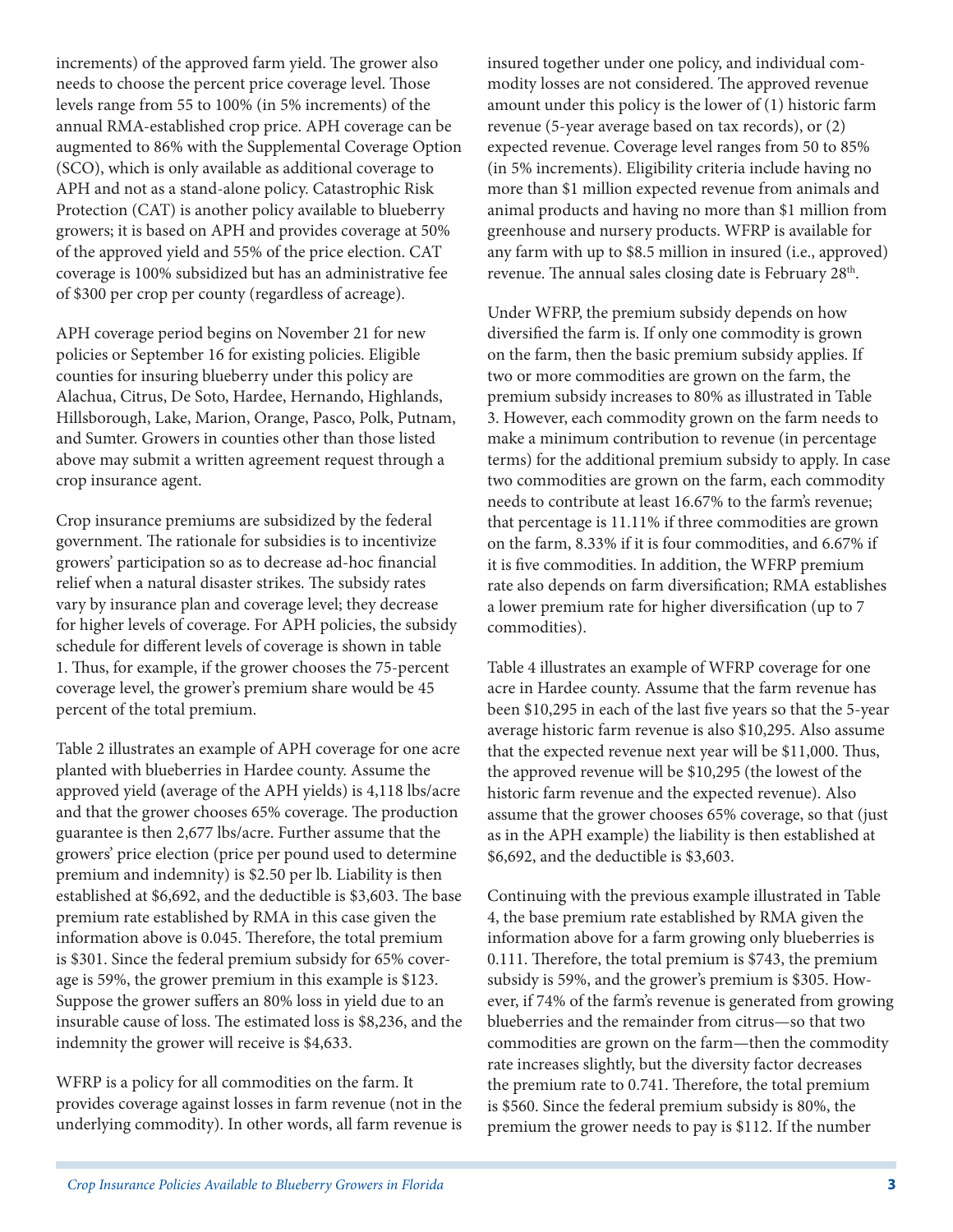of commodities grown on the farm is three, so that 74% of the farm's revenue is generated from growing blueberries and 26% from two different citrus commodities (13% each), the diversity factor decreases the premium rate to 0.709. Therefore, the total premium is \$536. The federal premium subsidy is 80% and the grower's premium is \$107.

Assuming the grower suffers an 80% loss in farm revenue due to an insurable cause of loss. The estimated loss is \$8,236, and the indemnity the grower will receive is \$4,633. Despite the fact that we made the numerical examples for APH and WFRP as similar as possible to highlight the differences in calculations between the two policies, it is key to understand that the coverage that each policy offers is different. APH offers coverage against a loss in a farm's production, whereas WFRP offers coverage against a loss in a farm's revenue. Under APH, the price is established by RMA, whereas under WFRP, price is irrelevant; it is the decrease in revenue that matters.

Another important difference between both policies is their stance on abandoned acres. In 2016, warmer-than-normal weather in Florida resulted in low chill hour accumulation for blueberries, which delayed harvest and caused many growers to miss the premium prices they can typically obtain in the market. Therefore, many growers were better off leaving their crop unharvested. Insufficient chill hours are an insurable cause of loss under APH, but the unharvested crop was not considered a loss under such policy. Contrastingly, under WFRP, when market prices do not cover the cost of production, the unharvested crop is not considered abandoned and, therefore, can trigger an indemnity.

# **Bearing Risk: Choosing the Right Coverage Level**

Risk management does not mean eliminating all risk, rather limiting it to a level that the grower is willing to bear. Like people in general, growers vary greatly in their willingness to take risks. Therefore, the level of risk a grower should accept is an individual decision based on personal preferences. Most people, growers included, are risk averse (avoiders). Risk-averse people prefer a low variability of outcomes and, therefore, are willing to pay some amount of money to reduce the risk they are subject to (for example by purchasing an insurance policy). Thus, a risk-averse person is willing to forgo some expected return in exchange for a reduction in outcome variability. The trade-off depends on how risk averse the individual is.

Due to the role of personal risk preferences in growers' choices to bear risk, an analysis of risky outcomes does not necessarily yield a preferred choice, as in "one size fits all." The grower should weigh the possible options along with personal risk preferences to make the right insurance policy choice for him.

# **Conclusions**

The Federal Crop Insurance Program allows blueberry growers to purchase coverage for production or revenue losses with subsidized premiums. The 2014 Farm Bill continued the trend towards enhancing insurance coverage for specialty crops; the development of WFRP policy illustrates such efforts. WFRP allows growers to insure their farm revenue under one policy. As illustrated in this publication, the premium for WFRP can be comparable to that for APH, depending, for example, on the number of commodities grown in the farm.

Even though CAT may still be the cheapest option for many growers in Florida, such a policy may not be the most advantageous from a risk-management perspective. In many cases, growers across the state may be choosing CAT just to make themselves eligible for ad-hoc hurricane relief. But the coverage CAT offers is very limited; losses need to be greater than 50% to trigger an indemnity, and even then the price that will be used to price their loss will be 55% of that established by RMA. WFRP might offer growers of high-value specialty crops a higher level of coverage for a premium that they might be willing to pay.

### **Useful Resources**

USDA-Risk Management Agency fact sheet on APH for blueberries in Florida: [https://www.rma.usda.gov/](https://www.rma.usda.gov/en/Fact-Sheets/Valdosta-Regional-Office-Fact-Sheets/Blueberries-2018-AL-FL-GA-SC) [en/Fact-Sheets/Valdosta-Regional-Office-Fact-Sheets/](https://www.rma.usda.gov/en/Fact-Sheets/Valdosta-Regional-Office-Fact-Sheets/Blueberries-2018-AL-FL-GA-SC) [Blueberries-2018-AL-FL-GA-SC](https://www.rma.usda.gov/en/Fact-Sheets/Valdosta-Regional-Office-Fact-Sheets/Blueberries-2018-AL-FL-GA-SC)

USDA-Risk Management Agency fact sheet on WFRP: [https://www.rma.usda.gov/Fact-Sheets/National-Fact-](https://www.rma.usda.gov/Fact-Sheets/National-Fact-Sheets/Whole-Farm-Revenue-Protection)Sheets/Whole-Farm-Revenue-Protection

USDA-Risk Management Agency cost estimator: [https://](https://ewebapp.rma.usda.gov/apps/costestimator/) [ewebapp.rma.usda.gov/apps/costestimator/](https://ewebapp.rma.usda.gov/apps/costestimator/)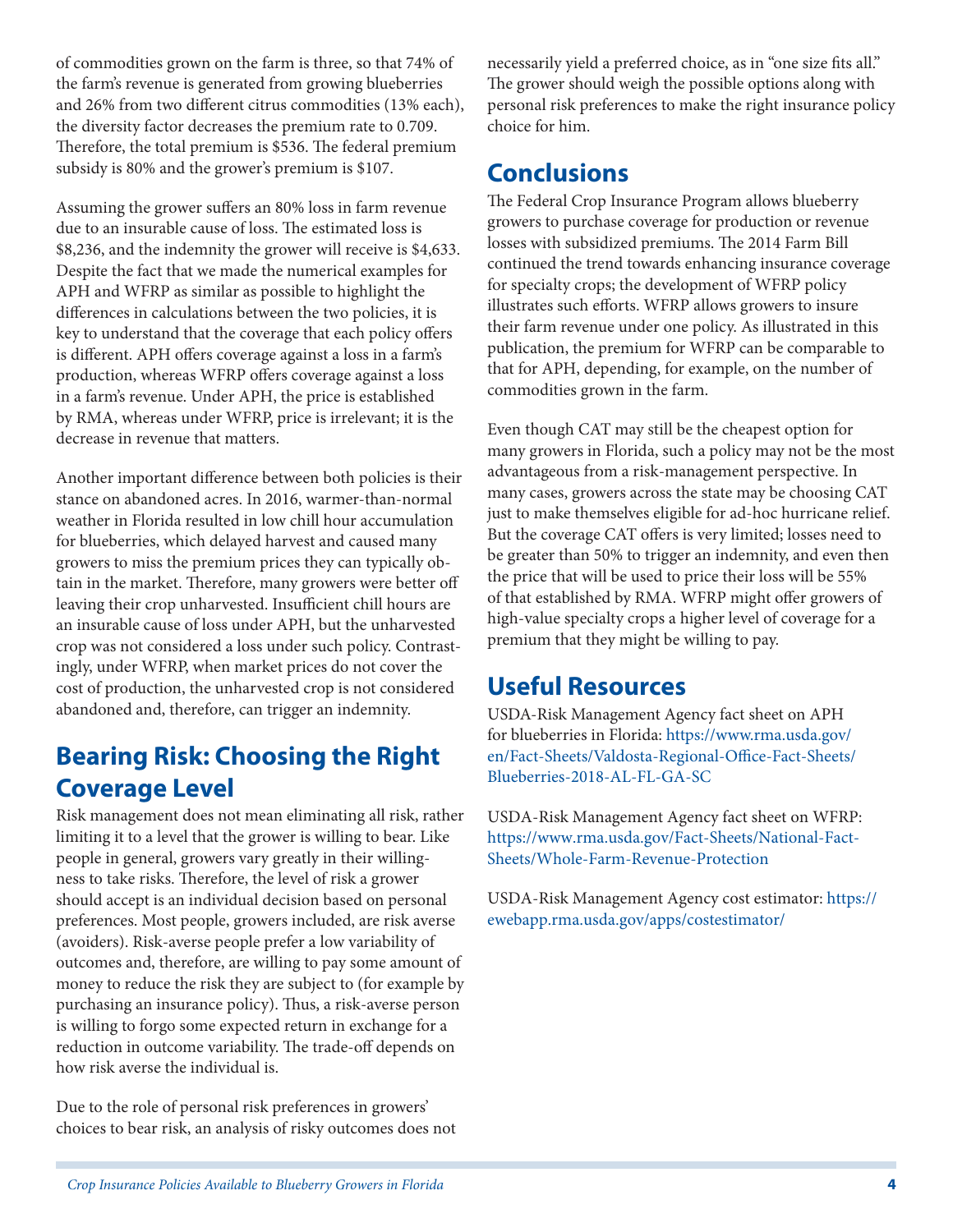#### Table 1. Premium Subsidy for Each Level of APH Coverage

|                        | <b>Coverage Level</b> |     |     |     |     |     |  |
|------------------------|-----------------------|-----|-----|-----|-----|-----|--|
|                        | 50%                   | 55% | 60% | 65% | 70% | 75% |  |
| Premium Subsidy        | 67%                   | 64% | 64% | 59% | 59% | 55% |  |
| Grower's Premium Share | 33%                   | 36% | 36% | 41% | 41% | 45% |  |

#### Table 2. APH Blueberry Coverage Example for One acre in Hardee County

| Line #              | <b>RMA Terminology</b>                  | <b>Amount</b> |  |  |  |  |
|---------------------|-----------------------------------------|---------------|--|--|--|--|
| (1)                 | Approved yield (lbs./acre)              | 4,118         |  |  |  |  |
| (2)                 | Coverage level                          | 65%           |  |  |  |  |
| (3)                 | Guarantee (lbs./acre) (1) x (2)         | 2,677         |  |  |  |  |
| (4)                 | Price election (established by RMA)     | \$2.50        |  |  |  |  |
| (5)                 | Liability $(3) \times (4)$              | \$6,692       |  |  |  |  |
| (6)                 | Deductible [(1) - (3)] x (4)            | \$3,603       |  |  |  |  |
| <b>Base Premium</b> |                                         |               |  |  |  |  |
| (7)                 | Premium rate                            | 0.045         |  |  |  |  |
| (8)                 | Total premium (5)x(7)                   | \$301         |  |  |  |  |
| (9)                 | Subsidy percent                         | 59%           |  |  |  |  |
| (10)                | Subsidized amount (8)x(9)               | \$178         |  |  |  |  |
| (11)                | Grower premium (8)-(10)                 | \$123         |  |  |  |  |
| <b>Indemnity</b>    |                                         |               |  |  |  |  |
| (12)                | Assumed production loss                 | 80%           |  |  |  |  |
| (13)                | Loss value $(1) \times (4) \times (12)$ | \$8,236       |  |  |  |  |
| (14)                | Indemnity $(13) - (6)$                  | \$4,633       |  |  |  |  |

### Table 3. Premium Subsidy for Each Level of WFRP Coverage and Number of Commodities Grown on the Farm

|                                         | <b>Coverage Level</b> |     |     |     |     |     |     |     |
|-----------------------------------------|-----------------------|-----|-----|-----|-----|-----|-----|-----|
|                                         | 50%                   | 55% | 60% | 65% | 70% | 75% | 80% | 85% |
| Minimum # Commodities<br>Required       |                       |     |     |     |     |     | 3   | 3   |
| <b>Basic Subsidy for 1</b><br>Commodity | 67%                   | 64% | 64% | 59% | 59% | 55% | N/A | N/A |
| Subsidy for 2 Commodities               | 80%                   | 80% | 80% | 80% | 80% | 80% | N/A | N/A |
| Subsidy for 3+<br>Commodities           | 80%                   | 80% | 80% | 80% | 80% | 80% | 71% | 56% |